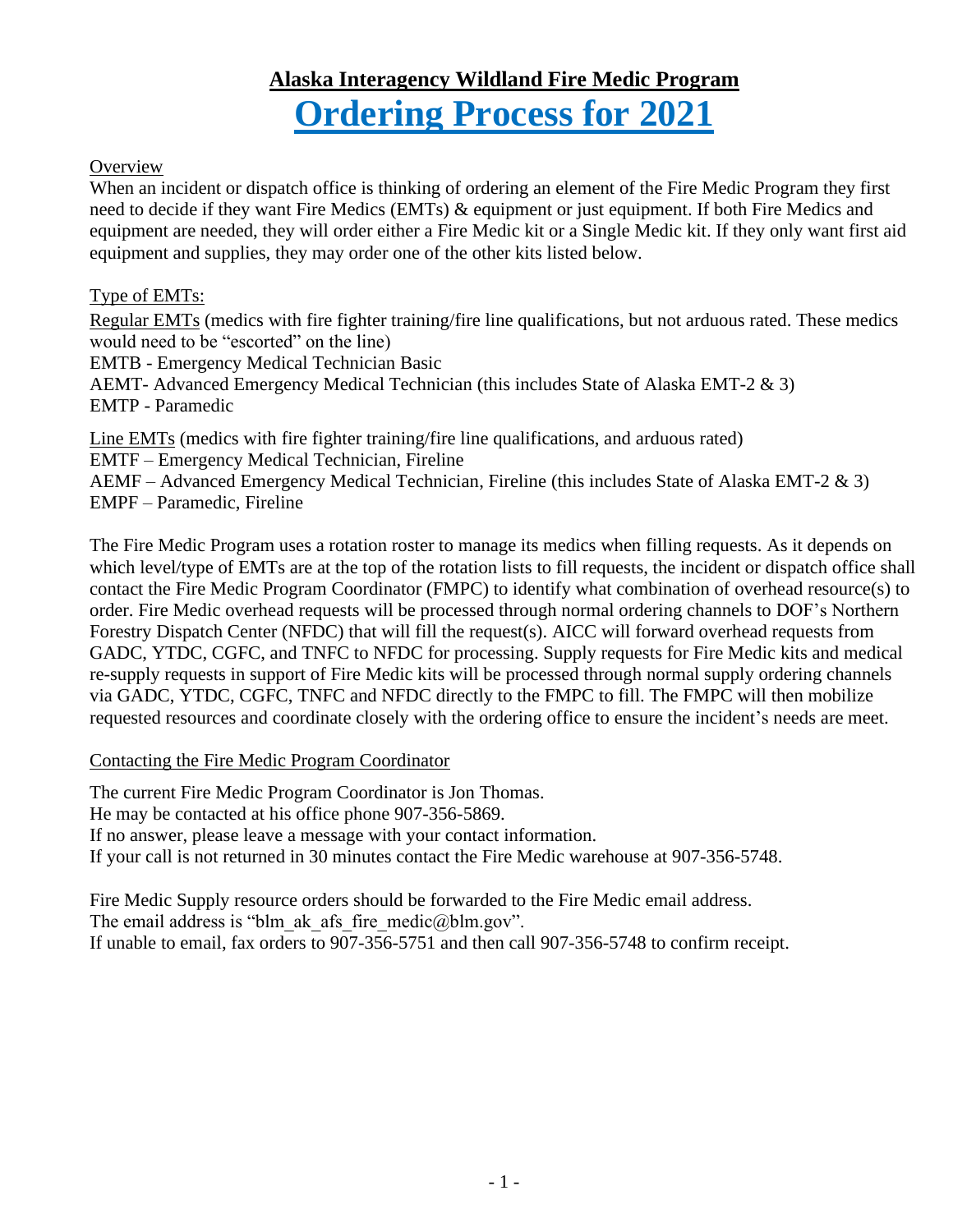#### **The following is the normal ordering configuration for the Fire Medic or Single Medic kit:**  $\mathbf{r}$   $\mathbf{r}$   $\mathbf{r}$   $\mathbf{r}$   $\mathbf{r}$   $\mathbf{r}$

|  | Fire Medic kit:                         |                                                                                                                                                                                                                       |
|--|-----------------------------------------|-----------------------------------------------------------------------------------------------------------------------------------------------------------------------------------------------------------------------|
|  | Overhead requests:                      | 1 each (EMT of some level), in special needs box: Lead Fire Medic<br>1 each (EMT of some level), in special needs box: Fire Medic<br>1 each (EMT of some level), in special needs box: Fire Medic Trainee             |
|  |                                         | 1 each MEDL (recommended for type I & II and large type III incidents)                                                                                                                                                |
|  | Supply requests:                        | 1 kit, Fire Medic - Fire Medic Kit (Approx. weight 520 lbs)<br>1 kit, Medical, Tent Supplies, cat #008729 (Approx weight 510 lbs)<br>(If the fire wants supplies to set up a medical tent)                            |
|  | Equipment request:                      | 1 each Van, 15 pax (if unavailable a large SUV - Suburban or Expedition)<br>(Order if fire wants medics to be mobile on roadside incident)                                                                            |
|  | Transportation:                         | Plan on 3 people $\&$ gear totaling approx. 2100 lbs. This total includes, people, PG,<br>medical equipment & medical unit tent supplies. All items & people will normally<br>fit in a Navajo, Caravan or 15 pax van. |
|  | Single Medic kit:<br>Overhead requests: | 1 each (EMT of some level), special needs: Lead Fire Medic or Single Fire Medic                                                                                                                                       |
|  |                                         | If ordering a Lead Fire Medic and incident is willing to add a trainee order:<br>1 each (EMT of some level), special needs box: Fire Medic Trainee                                                                    |
|  | Supply requests:<br>Equipment request:  | 1 kit, Fire Medic - Single Medic Kit (Approx weight 250 lbs)<br>1 each Van, 15 pax (if unavailable a large SUV - Suburban or Expedition)<br>(Order if fire wants medics to be mobile on roadside incident)            |
|  | Transportation:                         | Plan on 2 people $\&$ gear totaling approx. 900 lbs. This includes people, PG<br>and medical equipment.                                                                                                               |

### **The following kits may be ordered without an accompanying Fire Medic:**

| <b>Kit Name</b>           | <b>Resource Order</b> | <b>Qty</b> | <b>Resource Requested</b>                                                                                       |
|---------------------------|-----------------------|------------|-----------------------------------------------------------------------------------------------------------------|
| AED kit:                  | Supply request:       | 1 kit      | Fire Medic $-$ AED (16 lbs)                                                                                     |
| Backboard kit:            | Supply request        | 1 kit      | Fire Medic – Backboard (30 lbs)                                                                                 |
| Burn Litter kit:          | Supply request:       | 1 kit      | Fire Medic – Burn Litter $(24 \text{ lbs})$                                                                     |
| F.A.S.T. kit              | Supply request        | 1 kit      | Fire Medic $-$ F.A.S.T. (85 lbs)<br>* Must have an EMT on the incident to order and note name on resource order |
| Line Pack Kit:            | Supply request:       | 1 kit      | Fire Medic - Line Pack (40 lbs)                                                                                 |
| Litter Wheel:             | Supply request        | 1 kit      | Fire Medic $-$ Litter Wheel (48 lbs)                                                                            |
| Sked kit:                 | Supply request:       | 1 kit      | Fire Medic - Sked (28 lbs)                                                                                      |
| <b>Stokes Litter kit:</b> | Supply request        | 1 kit      | Fire Medic $-$ Stokes Litter (61 lbs)                                                                           |
| Trauma/Oxygen kit:        | Supply request:       | 1 kit      | Fire Medic - Trauma/Oxygen (44 lbs)                                                                             |

\* Must have an EMT on the incident to order (note name on resource order)